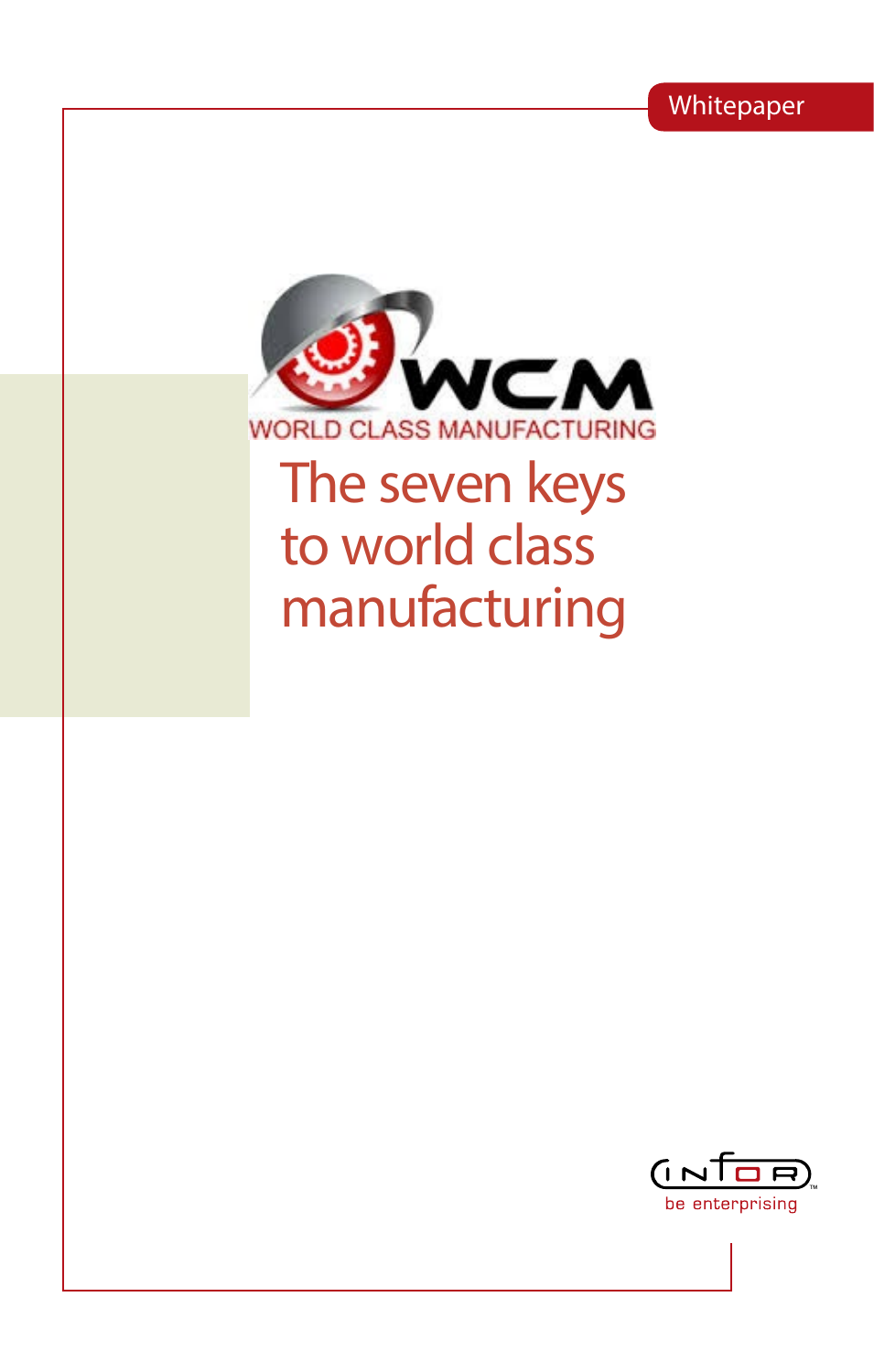# **Table of contents**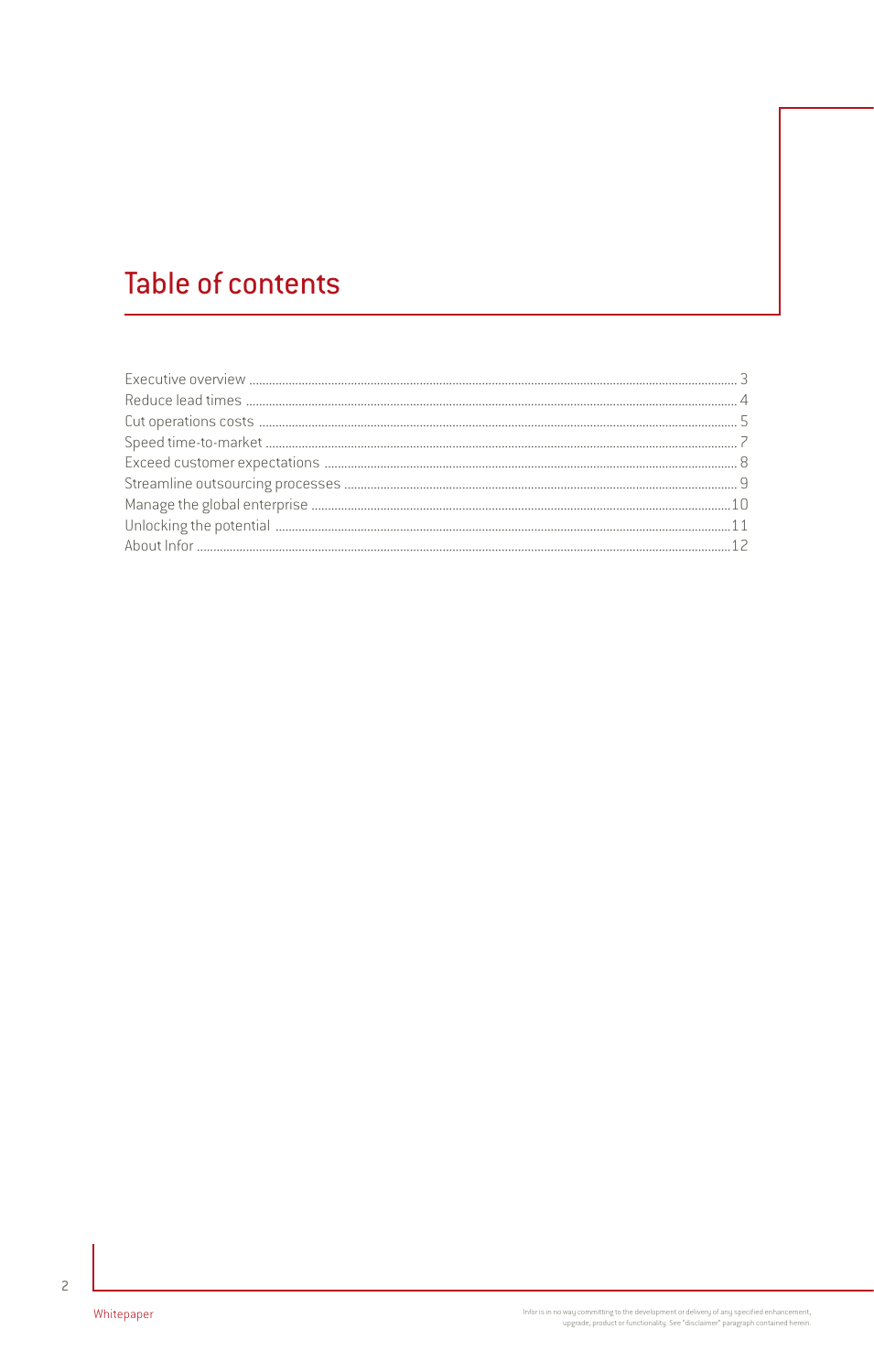#### Executive overview

What does it mean to be a world-class competitor? It means being successful in your chosen market against any competition—regardless of size, country of origin or resources. It means matching or exceeding any competitor on quality, lead time, flexibility, cost/price, customer service and innovation. It means picking your battles—competing where and when you choose and on terms that you dictate. It means you are in control and your competitors struggle to emulate your success.

What does it take to be world class? Richard Schonberger, a leading manufacturing consultant, created the term "world-class manufacturing." According to Schonberger, "manufacturing is gained by marshalling the resources for continual rapid improvement." To achieve world-class status, companies must change procedures and concepts, which in turn leads to transforming relations among suppliers, purchasers, producers and customers. Enterprise automation is indispensable to manufacturing innovators who aim to gain market share, operate at peak efficiency and exceed customer expectations so they can be world class in their industry.

How can your company become and remain world class? There are seven keys to becoming a world-class manufacturer that distill the broad concepts above into specific actions that can be addressed and accomplished in your company. Each is presented with a brief discussion and examples of its impact on a manufacturing organization and its competitiveness. A more detailed discussion of each of the seven keys is available from Infor.

The keys to success, in no particular order, are:

- 1) Reduce lead times
- 2) Speed time-to-market
- 3) Cut operations costs
- 4) Exceed customer expectations
- 5) Manage the global enterprise
- 6) Streamline outsourcing processes
- 7) Improve business performance visibility

Each of these objectives is important in and of itself; however, taken together, they describe the focus of the activities and attitudes that define world class.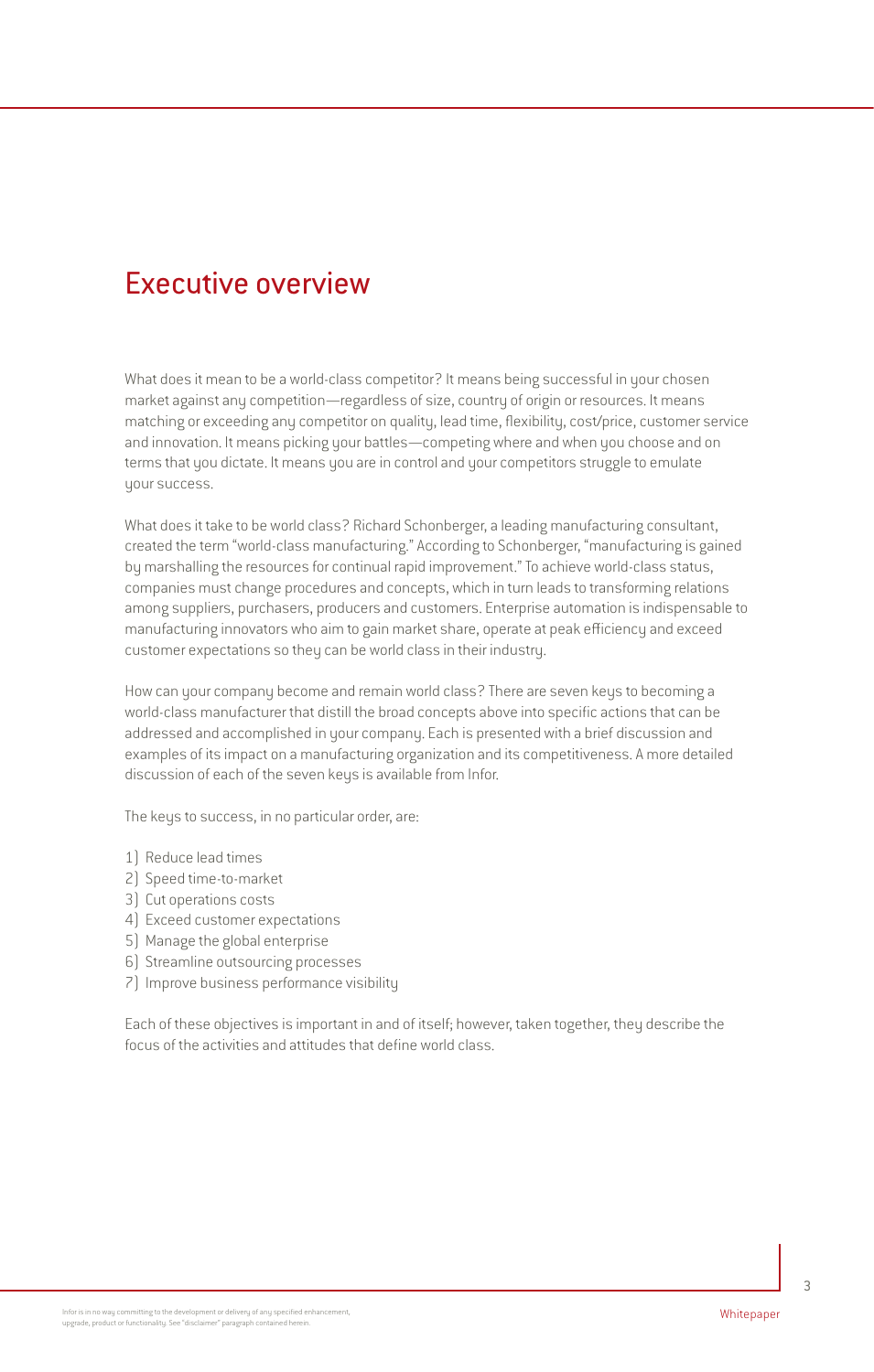### Reduce lead times

Shorter lead times are always a good thing. In many markets, the ability to deliver sooner will win business away from competitors with similar product features, quality and price. In other markets, quick delivery can justify a premium price and will certainly enhance customer satisfaction. In all cases, shorter lead times increase flexibility and agility, reduce the need for inventory buffers and lowers obsolescence risk. Lead times are cumulative and bi-directional—that is, order handling, planning, procurement, inspection, manufacturing, handling, picking, packing, and delivery all contribute to the lead time; and the time it takes to get signals down the supply chain to initiate each activity adds to the overall time it takes to get the job done.

Inflexible business rules and policies can drive undesired effects. Purchasing rules too focused on unit cost lead to large quantity buys that result in high inventory and long lead times. Ironically, this type of buying can also lead to shortages, since longer lead times mean you will be making and buying to a less accurate forecast. The best combination of price and lead time often comes from a stable buyer-supplier collaborative relationship based on long-term contracts with deliveries according to a forecast that is shared with the supplier and updated frequently. The same is true on the customer side. Instead of focusing on securing large, one-time, single orders that clog up the supply chain, companies must focus on creating long-term contracts with customers and sharing forecast information with customers to reduce lead times.

The same issues concerning large lot sizes also apply to internally produced parts and products. Large lots, driven by a focus on lowest unit cost, raise inventory and lengthen lead times while reducing flexibility and responsiveness, increasing eventual cost through premium expediting instead of using large fixed lots, companies must dynamically adjust the lot size based on market demand, product mix and capacity. Ongoing continuous improvement efforts focused on reducing setup times can help companies reduce lot sizes, which provides flexibility in responding to market demand.

Appropriate measurements contribute to high performance on the plant floor. On-time shipment and inventory turns are good examples of high-level measures that tie to company objectives. Focusing on isolated measurements like equipment utilization on non-constraining resources encourages "busy work" that creates excess inventory and longer lead-times. Shop floor measurements must encourage overall performance—shipping orders on time at minimal total cost and minimal total cycle times. Performing manual transactions often slows down the supply chain and adds to lead time. Reporting transactions at each operation or creating a paper purchase order before suppliers work on a component are just two examples. In addition, manual transaction reporting often introduces errors and impacts work productivity. Companies must eliminate nonvalue added transactions and automate transactions to speed up the supply chain. For example, backflushing can be used on the shop floor, and supplier purchase orders can be electronically sent or completely eliminated using Supplier Relationship Management (SRM) solutions.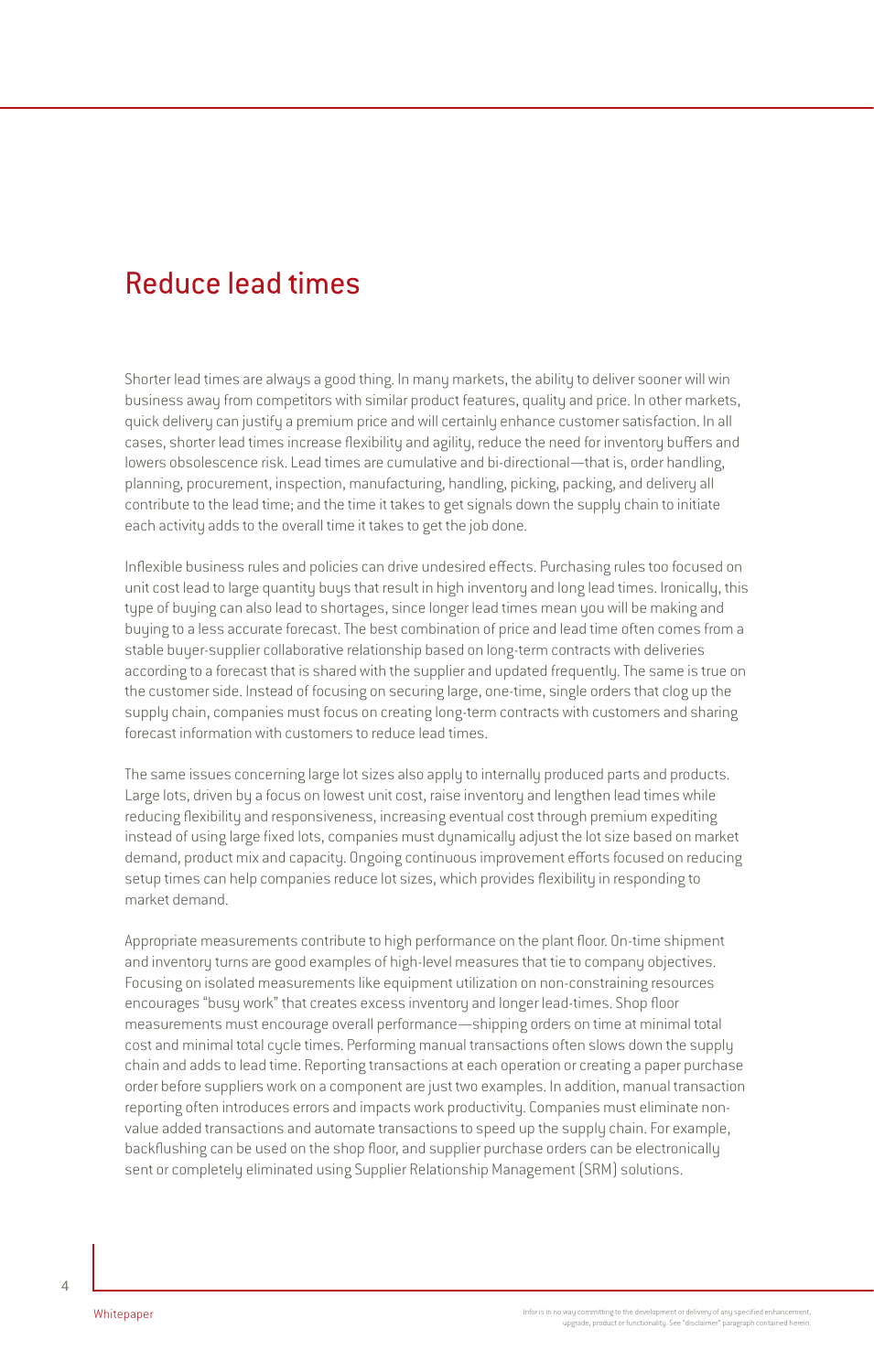#### Cut operations costs

Although recent developments in planning and Customer Relationship Management (CRM) have focused more on top-line benefits—growing revenue—the bottom line is still greatly dependent on controlling costs. Companies with a lower operational cost structure enjoy an obvious advantage in profitability, and the ability to adjust pricing to meet competitive pressures if necessary, to maintain or gain market share.

Costs are really just part of the scoreboard. When a company implements world-class operational processes, it improves multiple measurements simultaneously, including cost, lead times, inventory and customer service. This approach is superior to a pure cost reduction focus without associated business process change, which can negatively impact other operational measurements. Localized cost reduction efforts can often increase costs in other areas. Moving production overseas to an area with lower labor rates, for example, will increase costs for procurement, transportation, inventory and reduced flexibility, among others.

The relative cost of source/make/deliver, and therefore, the opportunities for cost reduction, will vary with the specific industry and the kind of products the manufacturer makes. Most manufactured products today have relatively little direct labor content, generally less than 20% and often less than 10%, whereas the material content of most products is more than one-half the cost-of-goods sold (COGS). The rest is "overhead." Since most direct labor costs tend to be fixed, effective deployment of these resources can reduce unplanned manufacturing overtime, premium expediting and outsourcing, as well as dramatically reduce cycle times. Since material cost is the dominant cost, significant opportunities for reduction lie in analyzing current spending and devising effective sourcing strategies for material. Overhead reduction is always a fertile area for cost reduction, using automation to streamline the procurement, manufacturing and customer management processes.

Additionally, fulfillment costs have not received as much attention as it deserves; inventory cost, transportation, admin costs, electronic communications, and storage account for a significant part of the cost of doing business. Fortunately, improving customer service can also generate cost benefits at the same time. Improve business performance visibility Today's fast-moving, ever-changing manufacturing environment demands faster responsiveness to changes in the market, product innovation and supply chain events. In this environment, ignorance is one of the greatest threats to a manufacturing company's health and success. Executives and senior managers must understand how the enterprise is meeting strategic objectives. Middle-level managers need visibility into how they are performing against tactical objectives. Responsible individuals must be notified immediately when supply chain issues threaten the completion of objectives, so actions can be taken to ensure customer delivery and quality requirements continue to be met.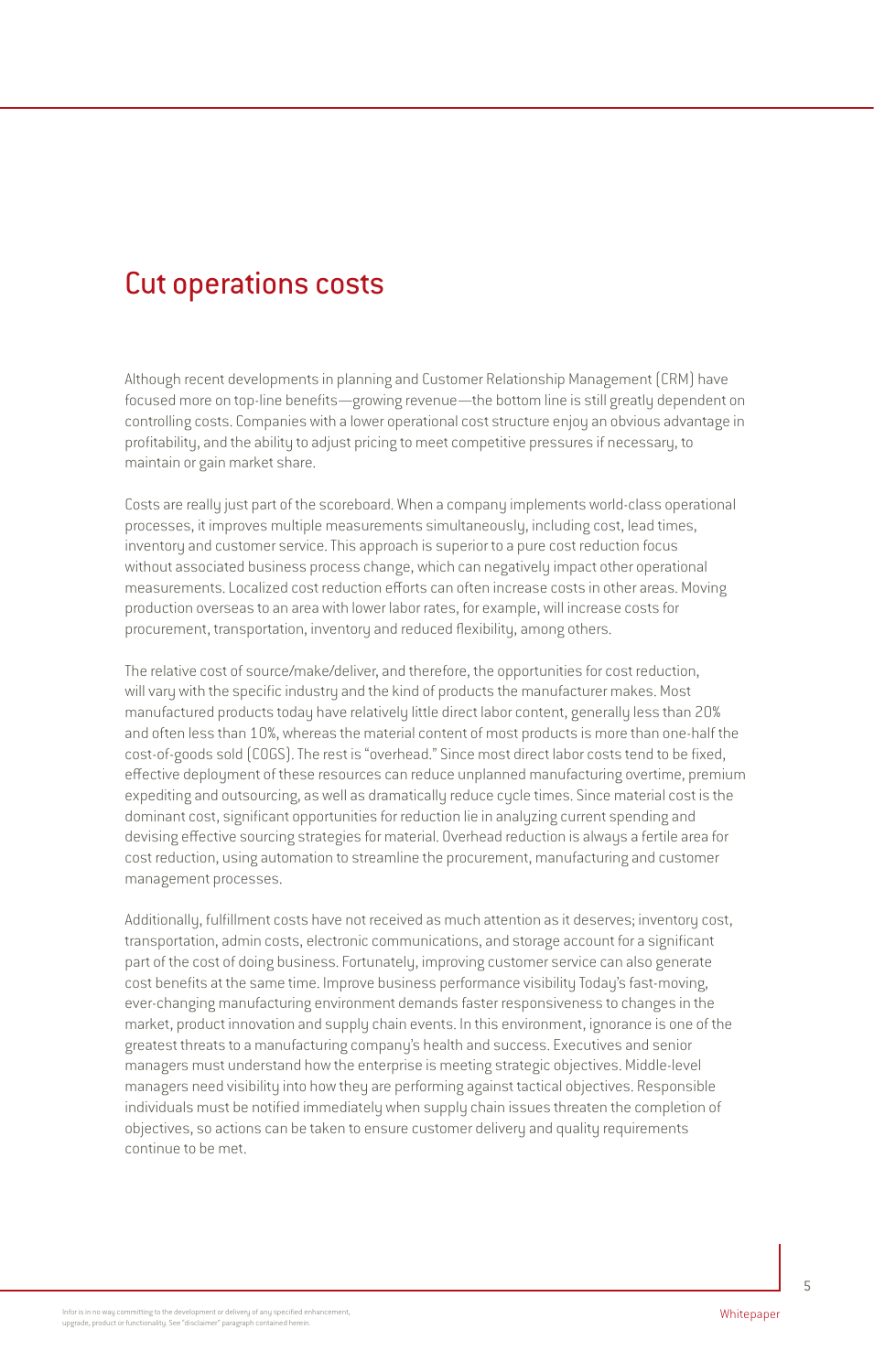A well-implemented and effective business solution delivers overall visibility into the health of the company and its operations and provides detailed information for performance measurement, process management, and problem identification and remediation. Such a system can help improve revenue through competitive advantage, help you understand your business and therefore, manage it better, reduce operational costs, improve performance and improve results for all stakeholders—owners, executives, managers and employees.

An enterprise business solution will capture literally thousands of pieces of information each day, as activities are reported throughout the enterprise. All of this detailed data is of little use without placing it in context and seeing each activity in relationship with all the other activities and the overall plan. To turn data into meaningful information is an up-and-down process. Bits of data, taken together and summarized, form higher level contextual information that shows status, accomplishments and importance. From high-level summaries, the observer must be able to drill down to details to understand exactly what is happening and how to drive those activities toward the goals and objectives.

Management information and analysis is only as good as the data it is based on. Therefore, data must be collected as quickly as possible and with the least amount of human intervention, which tends to introduce delays and errors. It is equally important to collect data from supply chain partners through automation as much as possible. Electronic Data Interchange (EDI) is the most commonly used method today but EDI is rapidly being replaced by XML-based e-commerce communications and Web-based portal technologies.

All systems should be integrated so information can pass freely between them without manual re-entry. Many manufacturers are left with "islands of automation" after implementation of specialized information systems in isolated portions of the business over the years. While each contains valuable information, absence of integration prevents the effective use of that information for overall management and coordination of effort toward company objectives.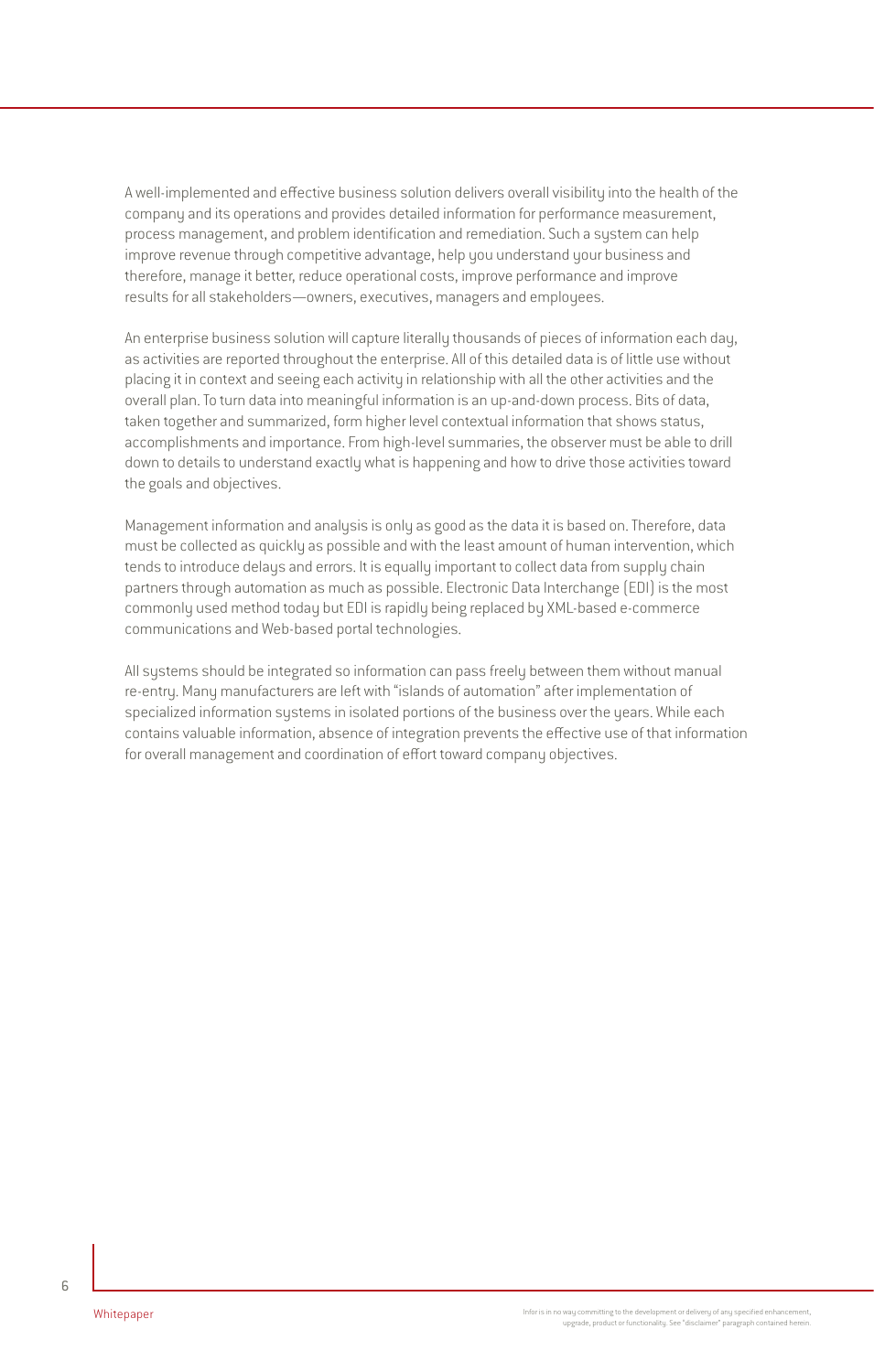# Speed time-to-market

Developing and introducing new products and services is vital to most manufacturing companies. Good ideas are not enough; well-managed processes for bringing new products to market can lead to significant competitive advantages. Those activities, however, represent a significant risk that can lead either to missed opportunities or to huge financial losses.

In addition to new product development, the same processes and resources are applied to product improvements, corrections and variations throughout the product lifecycle. Based on market research, products are often subject to frequent engineering changes due to customer requests, technological advances, regulatory concerns or competitive pressures.

Changes and improvements are easiest to make— and least costly and disruptive—earlier in the process. It is good business practice to collaborate with all operational areas of the business while the product and process are still being designed. Cooperation should be focused on the following areas: making sure the new product meets market needs (marketing and sales), that it is priced to sell and generate a profit (marketing and accounting), that it can be manufactured efficiently (production, production engineering, quality, purchasing and key suppliers), and that the product can be maintained and serviced (service).

Because customer expectations are increasing, and competition is coming from new players around the world, bringing better and less expensive products quickly to market is more crucial than ever. Research and development is a key success factor in a manufacturer's survival and growth. Efficiency and responsiveness of R&D processes will impact the top line as well as the bottom line.

Customers are quick to compare and switch vendors. The Internet empowers buyers by providing fingertip access to many more suppliers around the globe; they can even customize products over the Internet without having to ask an engineer to quote their specific requirements. These capabilities change behaviors and expectations, and success in today's markets can only be achieved through innovation, agility and aggressive marketing.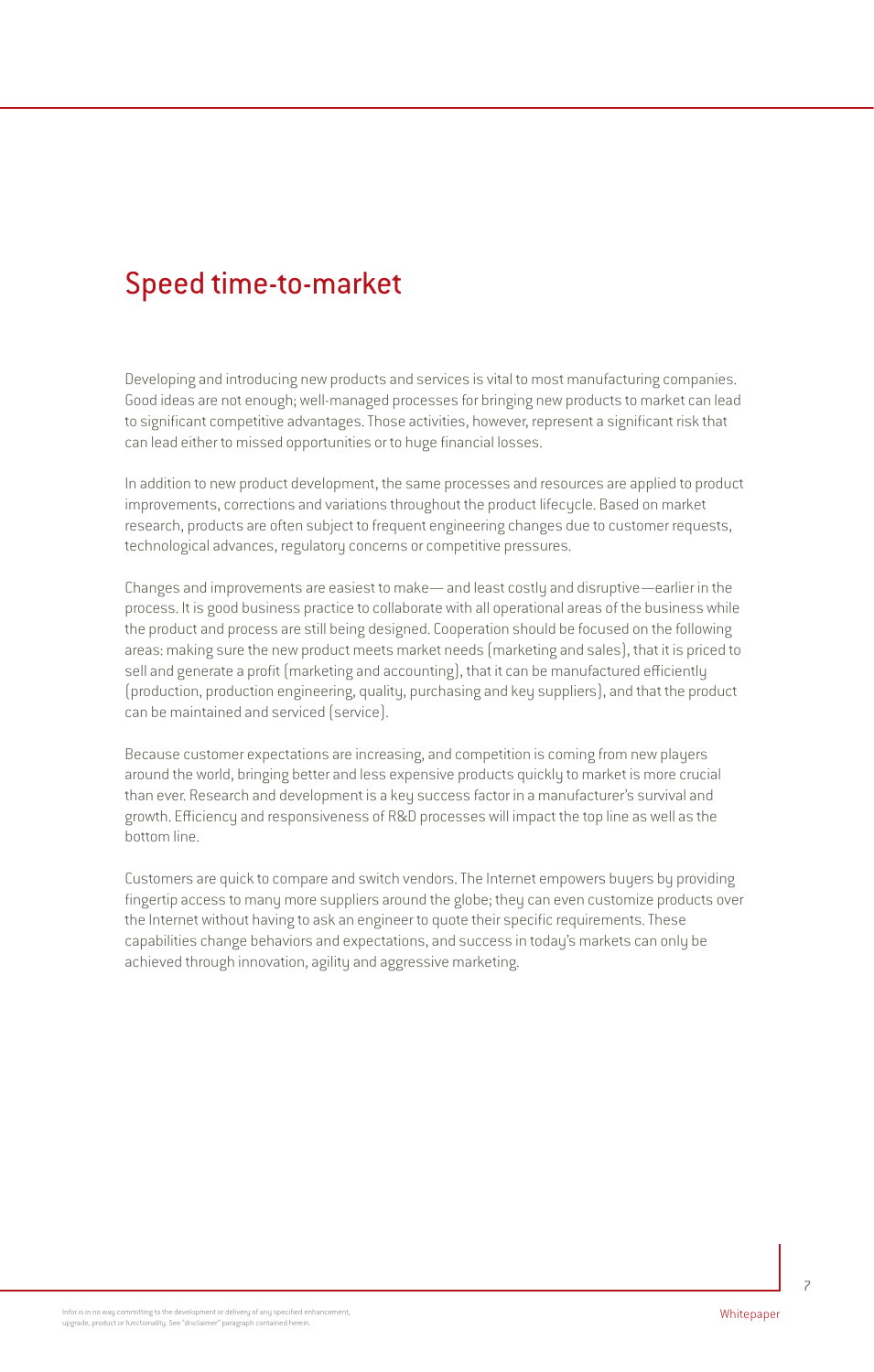#### Exceed customer expectations

The ultimate goal in any business is pleasing your customers. The most successful companies don't just meet customer expectations, they exceed them and beat the competition by setting the bar at a level that makes it difficult, if not impossible, for others to surpass. Successful manufacturers manage the entire customer relationship—from prospect to post-sales service and support—involving the entire organization in a customer focus. Whether or not they have direct contact with customers, contributors must keep the customers' needs in mind as they plan and carry out day-to-day operations.

Manufacturers must truly understand the customers' goals and objectives. Your products and services must strive to support the customers' vision. Communication is very important; neglect is the number one reason that customers terminate a relationship. The key is to give customers access to all appropriate information about your relationship and make it readily available whenever and wherever they might need it—the Web is your ally in achieving this objective.

As most companies have painfully learned in recent years, customers often change their mind. To be fair, market conditions are such that product cycles and demand patterns are constantly changing. Agility is extremely important. A solid, collaborative partnership with customers will provide the most reliable advanced information and therefore the earliest warning of upcoming changes.

In short, the best strategy is to make the customer want to do business with you. Strive to be the preferred supplier through competitive products, high quality, the right price and superior customer service.

Arguably, the most important aspect of customer service is on-time performance. There are two sides to on-time delivery: promising a realistic date; then delivering on that promise. You must take that promise seriously, meaning that it is not given lightly—all considerations and constraints are factored in before committing to a delivery date. Performance measurements are a must; if you don't know how you are performing, you cannot improve upon it. It is not unusual for companies to consistently have 98% - 99% success in meeting agreed-to shipment dates.

Quality must be considered a given. Work with your customers and engineering as early as possible in the product development cycle to determine the required measurements. Measuring and improving all processes through the order and fulfillment cycles, with an eye toward continuous improvement, will allow you to achieve or even surpass expectations.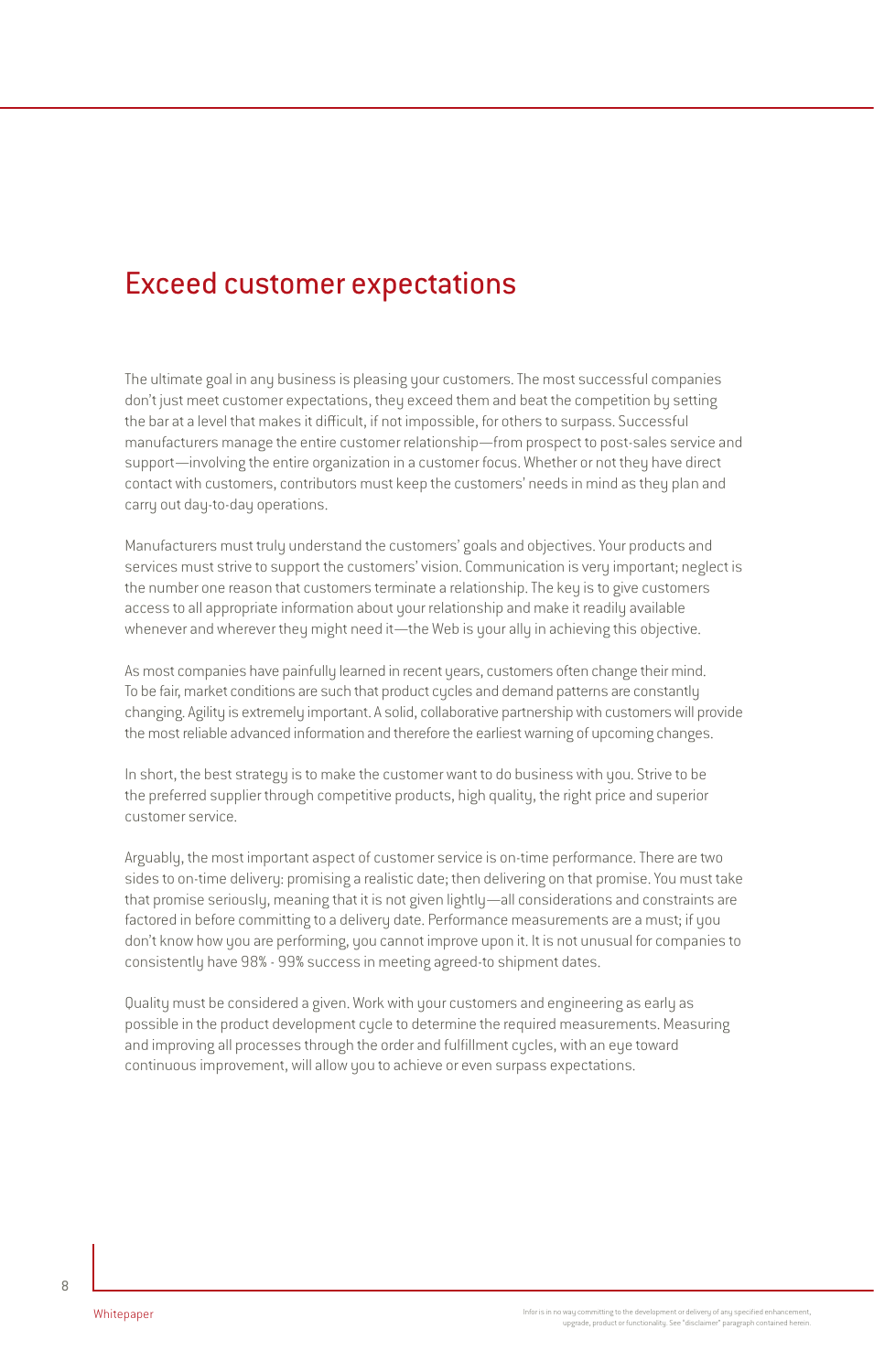## Streamline outsourcing processes

Outsourcing of manufacturing operations is a common practice today because it offers flexibility the ability to change products or processes rapidly— and can often save money by exploiting economies of scale or other favorable cost factors offered by the contractor. There are two approaches to outsourcing: a single process step or group of steps may be performed by an outside resource (heat treating, for example, or electroplating) or the entire manufacturing process might be contracted to a third party. In either case, the manufacturer relieves demand on its own plants and can concentrate on its core competencies— which might not include volume manufacturing—while its partner(s) provide the resources for producing products.

Depending upon your current resources and circumstances, outsourcing a part of the manufacturing process could save you from having to expand your manufacturing space (perhaps even adding a new plant), searching for and hiring experienced resources, training the new hires and paying various expenses involved in ramping up a new production line or process. Capital assets can become a liability in a fast-changing marketplace. As customer demands and technologies change the nature and makeup of products, it can be an advantage to not be tied to a relatively inflexible physical plant.

For companies large and small, the goal is to become a world-class organization and to be able to compete in today's global markets. For manufacturers, the fastest and easiest way to achieve this goal is through partnerships with companies that have attained superior capabilities in particular phases of the process—like production. By partnering with world class contract manufacturers, you can reap the benefits almost immediately—well-managed processes, high quality, on-time deliveries—and increase your performance and expectations. At the same time, you can focus your own resources on the things that you do best—product innovation, design, marketing, distribution, sales or manufacturing.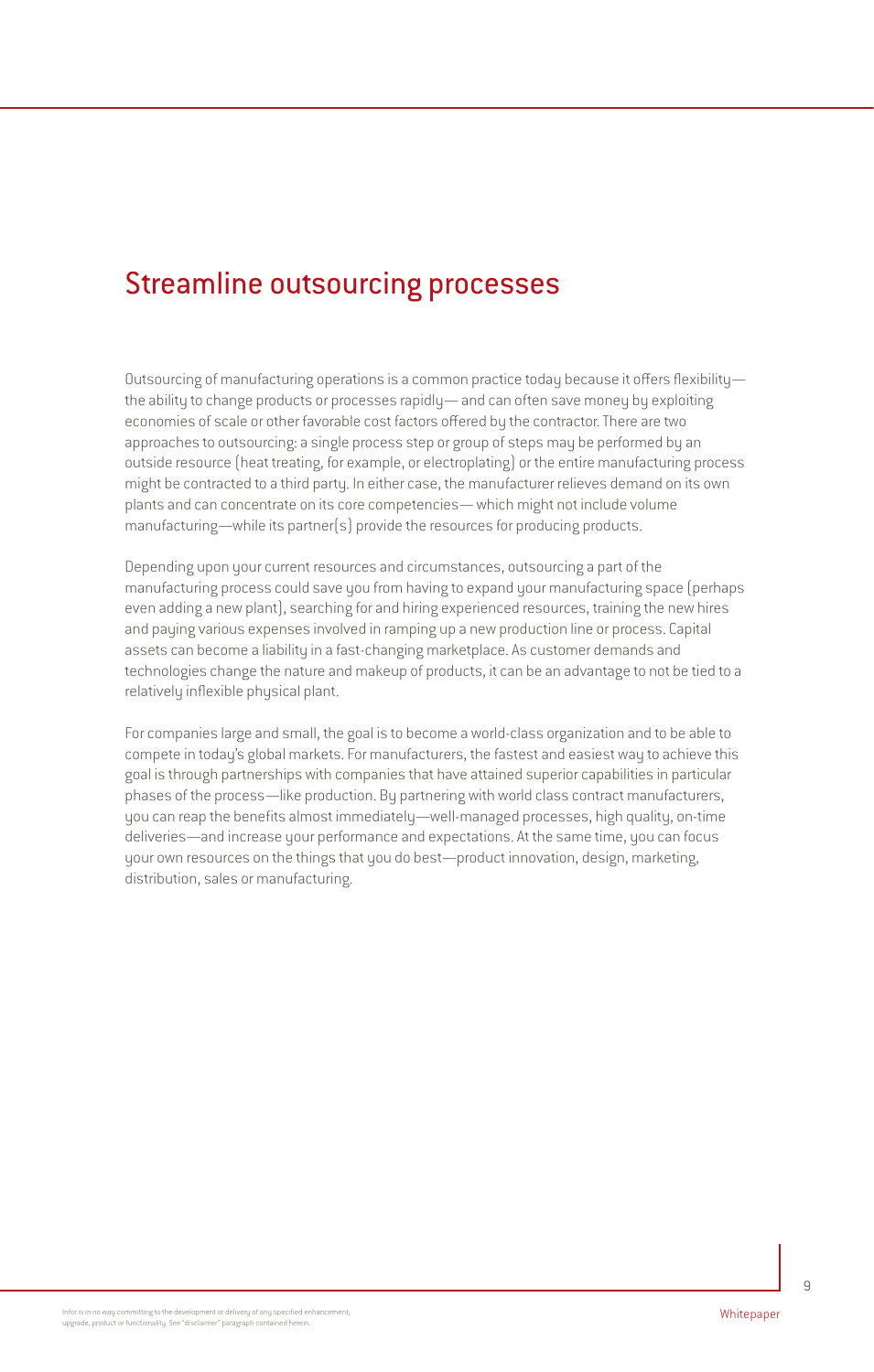## Manage the global enterprise

The world in which we do business is shrinking, and virtually every enterprise is now involved in some form of international trade, whether marketing and selling to customers in other countries, or simply using parts or materials that are produced elsewhere. We can thank the Internet, or blame the Internet if you prefer, for opening markets to product and services almost without regard to time and distance. The "glass-is-half-full" crowd will view these developments as the onset of unlimited opportunity. If you lean toward the half-empty- glass crowd, you are likely to see significant threats in virtually unlimited competition from literally any place on earth.

Like it or not, every executive must recognize this new reality and factor global business into plans, processes and strategies. Design products to appeal to international markets. Search for suppliers in other geographies. Understand local regulations and expectations, import/export processes and requirements. Consider language challenges in labeling, documentation and marketing. Establish new sales channels or coordinate manufacturing operations across geographies and time zones. The Internet is a key tool for joining the global business community and conducting business around the globe.

Globalization and Web commerce have changed traditional business behaviors and practices. If manufacturers don't expand into new geographic markets, their market share is likely to shrink as new competitors will enter their territory and target their historical customers. Companies must adapt their products and services to those new potential customers. They must leverage the Internet to quickly establish a virtual presence. They must use collaborative technology in order to respond to customer's requirements better and faster.

Manufacturers often grow and enter new markets by acquiring or merging with other companies. This usually means, however, that different facilities within the newly merged enterprise are using several applications on different hardware platforms, applying different part numbers for the same items and using different operating procedures. The challenge is to bring as much uniformity to the varied facilities as practical without destroying the uniqueness and competitive edge that the individual units had before the merger. The new divisions need to communicate, exchange many kinds of data (product information, customers, suppliers, employees, etc.), coordinate and synchronize logistics operations, provide visibility to materials and components requirements, optimize fixed assets utilization across multiple facilities, consolidate financials and much more.

A natural consequence of having operations scattered through multiple locations, whether around the world or in a specific region, is the need to gain visibility across all sites. Visibility can lead to more negotiating power for purchased parts, more efficient centralized credit and collections and accounts payable, and opportunities for improved customer service by gaining access to worldwide inventories and production capabilities.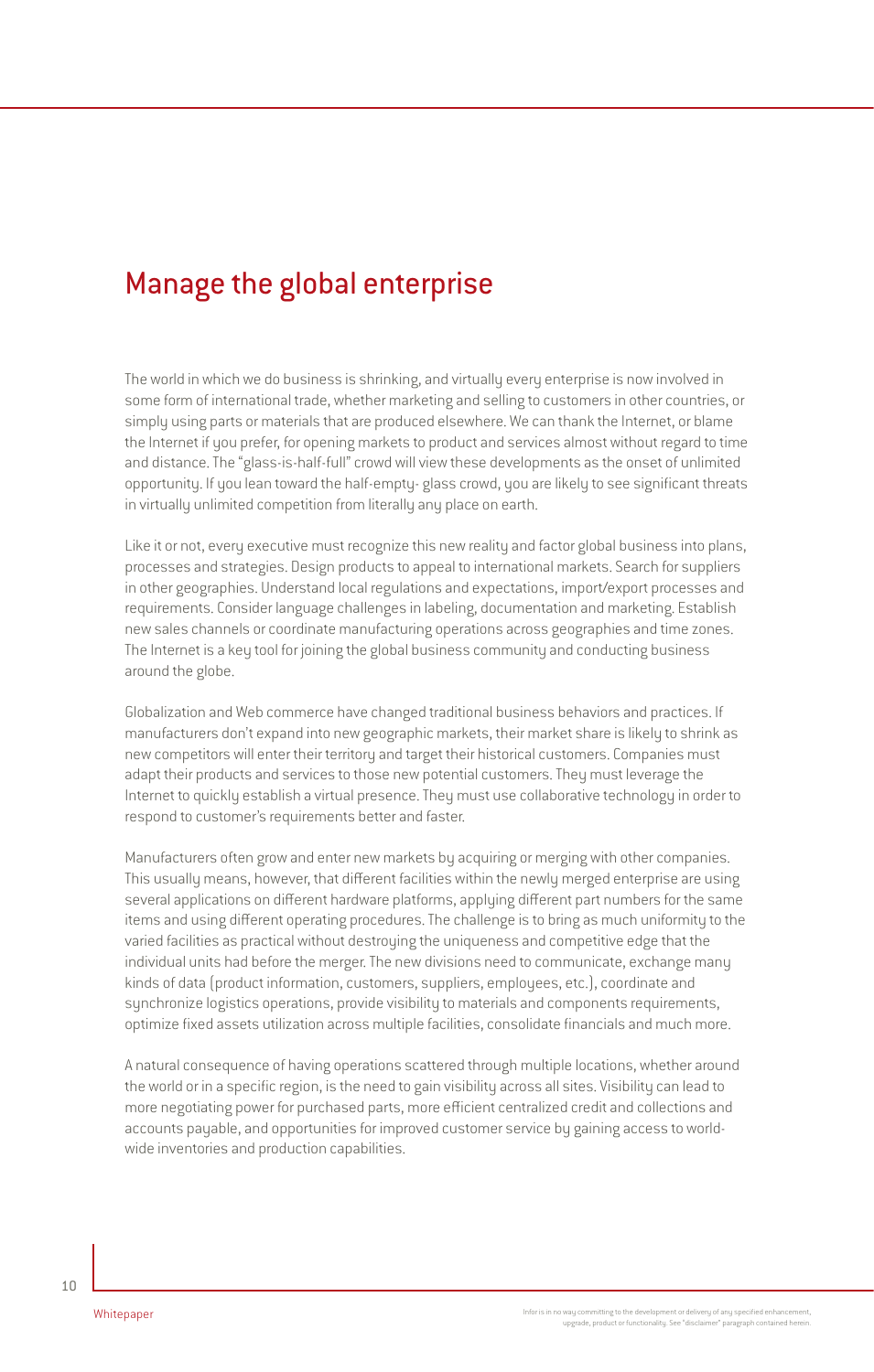# Unlocking the potential

The keys to becoming a world-class manufacturer are not a secret—they are not even especially profound— they are simply a distillation of the experiences of leading companies and how they have managed to excel in their chosen markets. Any company can take advantage of the wisdom and the practices developed in more than 100 years of manufacturing since the Industrial Revolution, but many simply do not have the insight or the will to recognize what must be done and to accomplish it.

It is a poor workman who blames his tools for shoddy work, but it is also true that professionals understand the value of good tools and insist on having and using the best whenever possible. When selecting a production machine—a machining center, insertion machine, automated assembly line or robot—you would certainly look for one that can handle the tasks you have in mind, but also one that is flexible enough to adapt to additional products and uses that may arise in the future. This practice is even more important with a business solution because the handling and use of information is changing faster than any other technology on the planet. And, remember that information management is a fundamental support for each and every one of the keys to worldclass performance.

When looking at extended ERP, supply chain management or CRM solutions some people tend to get distracted by details of the technology and miss the bigger picture. Keep in mind the reasons you are looking for a solution in the first place—to provide tools to manage the information that is essential to growing business value. And that's the application software, not the hardware or operating system. On the technology side, you only have to ensure, as much as you can, that the operating platform is capable of supporting your business needs today and in the foreseeable future, and that the supplier(s) will be around when you need them. Of course, no one knows the future, but you can certainly improve your odds with careful selection.

The keys to world-class manufacturing dictate a requirement to deploy capabilities to improve manufacturing operations and processes. Subsequently, technology-based solutions must then be built around the functional processes of design, sell, plan, source, make, deliver, service and finance. Being world class is all about being as good as any competitor in the world, and just a little bit better, quicker, smarter, or more responsive than the rest. World-class manufacturers can choose their battles and compete on their own terms. They are in control of their own destiny and are seldom, if ever, blindsided by something they haven't anticipated or cannot handle.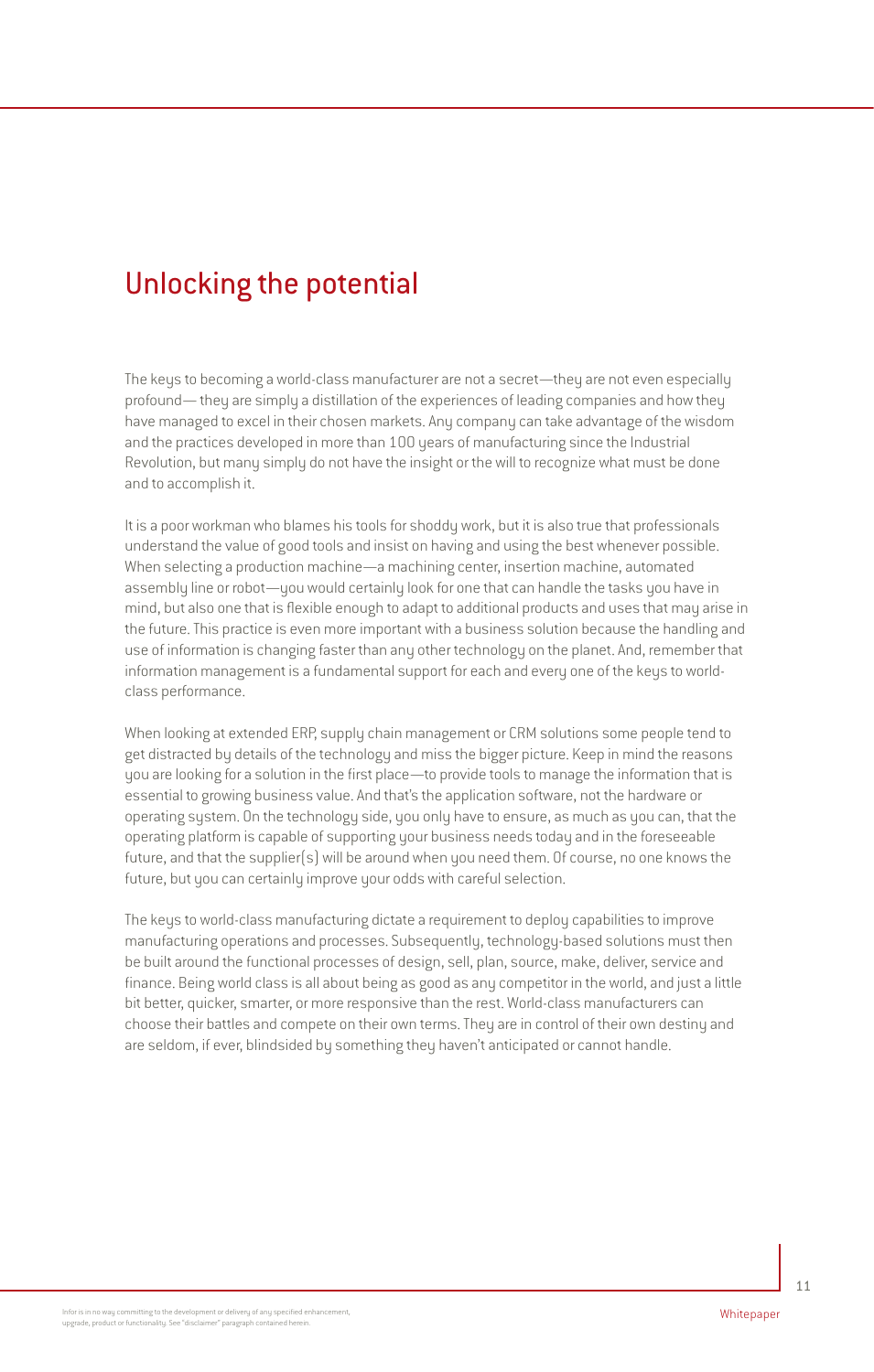# About Infor

Infor delivers business-specific software to enterprising organizations. With experience built in, Infor's solutions enable businesses of all sizes to be more enterprising and adapt to the rapid changes of a global marketplace. With more than 70,000 customers, Infor is changing what businesses expect from an enterprising software provider. For additional information, visit www.infor.com.